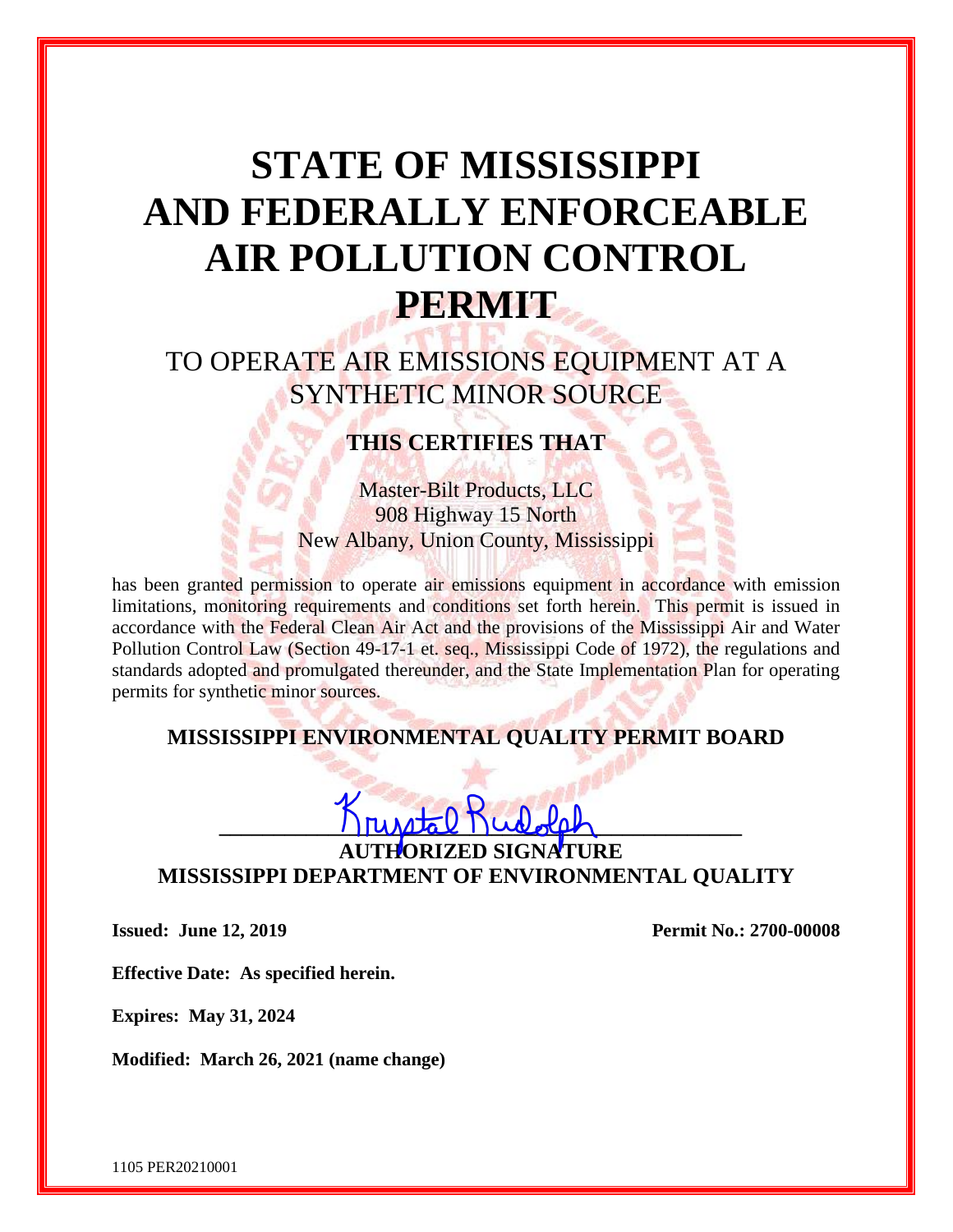#### **SECTION 1**

#### **A. GENERAL CONDITIONS**

1. This permit is for air pollution control purposes only.

(Ref.: 11 Miss. Admin. Code Pt. 2, R. 2.1.D.)

2. This permit is a Federally-approved permit to operate a synthetic minor source as described in 11 Miss. Admin. Code Pt. 2, R. 2.4.D.

(Ref.: 11 Miss. Admin. Code Pt. 2, R. 2.4.D.)

3. Any activities not identified in the application are not authorized by this permit.

(Ref.: Miss. Code Ann. 49-17-29 1.b)

4. The knowing submittal of a permit application with false information may serve as the basis for the Permit Board to void the permit issued pursuant thereto or subject the applicant to penalties for constructing or operating without a valid permit.

(Ref.: 11 Miss. Admin. Code Pt. 2, R. 2.2.B(5).)

5. The issuance of a permit does not release the permittee from liability for constructing or operating air emissions equipment in violation of any applicable statute, rule, or regulation of state or federal environmental authorities.

(Ref.: 11 Miss. Admin. Code Pt. 2, R. 2.2.B(7).)

6. It shall not be a defense for a permittee in an enforcement action that it would have been necessary to halt or reduce the permitted activity in order to maintain compliance with the conditions of this permit unless halting or reducing activity would create an imminent and substantial endangerment threatening the public health and safety of the lives and property of the people of this state.

(Ref.: 11 Miss. Admin. Code Pt. 2, R. 2.2.B(15)(a).)

7. The issuance of this permit does not convey any property rights in either real or personal property, or any exclusive privileges, nor does it authorize any injury to private property or any invasion of personal rights, nor any infringement of Federal, State or local laws or regulations.

(Ref.: 11 Miss. Admin. Code Pt. 2, R. 2.2.B(15)(c).)

8. The permittee shall allow the Mississippi Department of Environmental Quality Office of Pollution Control and the Mississippi Environmental Quality Permit Board and/or their authorized representatives, upon the presentation of credentials: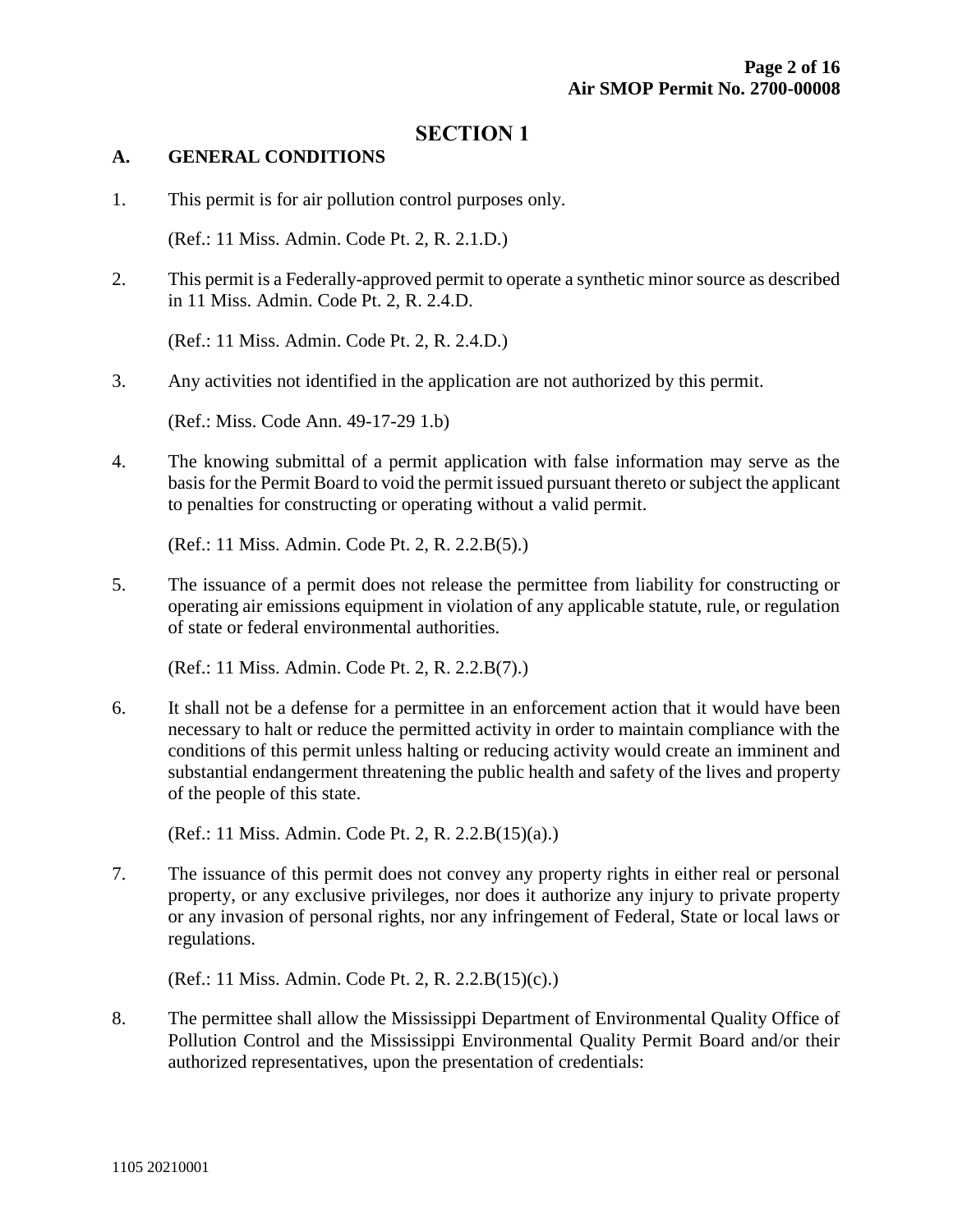- (a) To enter upon the permittee's premises where an air emission source is located or in which any records are required to be kept under the terms and conditions of this permit, and
- (b) At reasonable times to have access to and copy any records required to be kept under the terms and conditions of this permit; to inspect any monitoring equipment or monitoring method required in this permit; and to sample any air emission.

(Ref.: Miss. Code Ann. 49-17-21)

9. Except for data determined to be confidential under the Mississippi Air  $\&$  Water Pollution Control Law, all reports prepared in accordance with the terms of this permit shall be available for public inspection at the offices of the Mississippi Department of Environmental Quality Office of Pollution Control.

(Ref.: Miss. Code Ann. 49-17-39)

10. The provisions of this permit are severable. If any provision of this permit, or the application of any provision of this permit to any circumstances, is challenged or held invalid, the validity of the remaining permit provisions and/or portions thereof or their application to other persons or sets of circumstances, shall not be affected thereby.

(Ref.: 11 Miss. Admin. Code Pt. 2, R. 2.1.D(7).)

11. This permit does not authorize a modification as defined in Mississippi Administrative Code, Title 11, Part 2, Chapter 2 – "Permit Regulations for the Construction and/or Operation of Air Emission Equipment". A modification may require a Permit to Construct and a modification of this permit.

"Modification" is defined as [a]ny physical change in or change in the method of operation of a facility which increases the actual emissions or the potential uncontrolled emissions of any air pollutant subject to regulation under the Federal Act emitted into the atmosphere by that facility or which results in the emission of any air pollutant subject to regulation under the Federal Act into the atmosphere not previously emitted. A physical change or change in the method of operation shall not include:

- (a) Routine maintenance, repair, and replacement;
- (b) Use of an alternative fuel or raw material by reason of an order under Sections 2(a) and (b) of the Federal Energy Supply and Environmental Coordination Act of 1974 (or any superseding legislation) or by reason of a natural gas curtailment plan pursuant to the Federal Power Act;
- (c) Use of an alternative fuel by reason of an order or rule under Section 125 of the Federal Act;
- (d) Use of an alternative fuel or raw material by a stationary source which: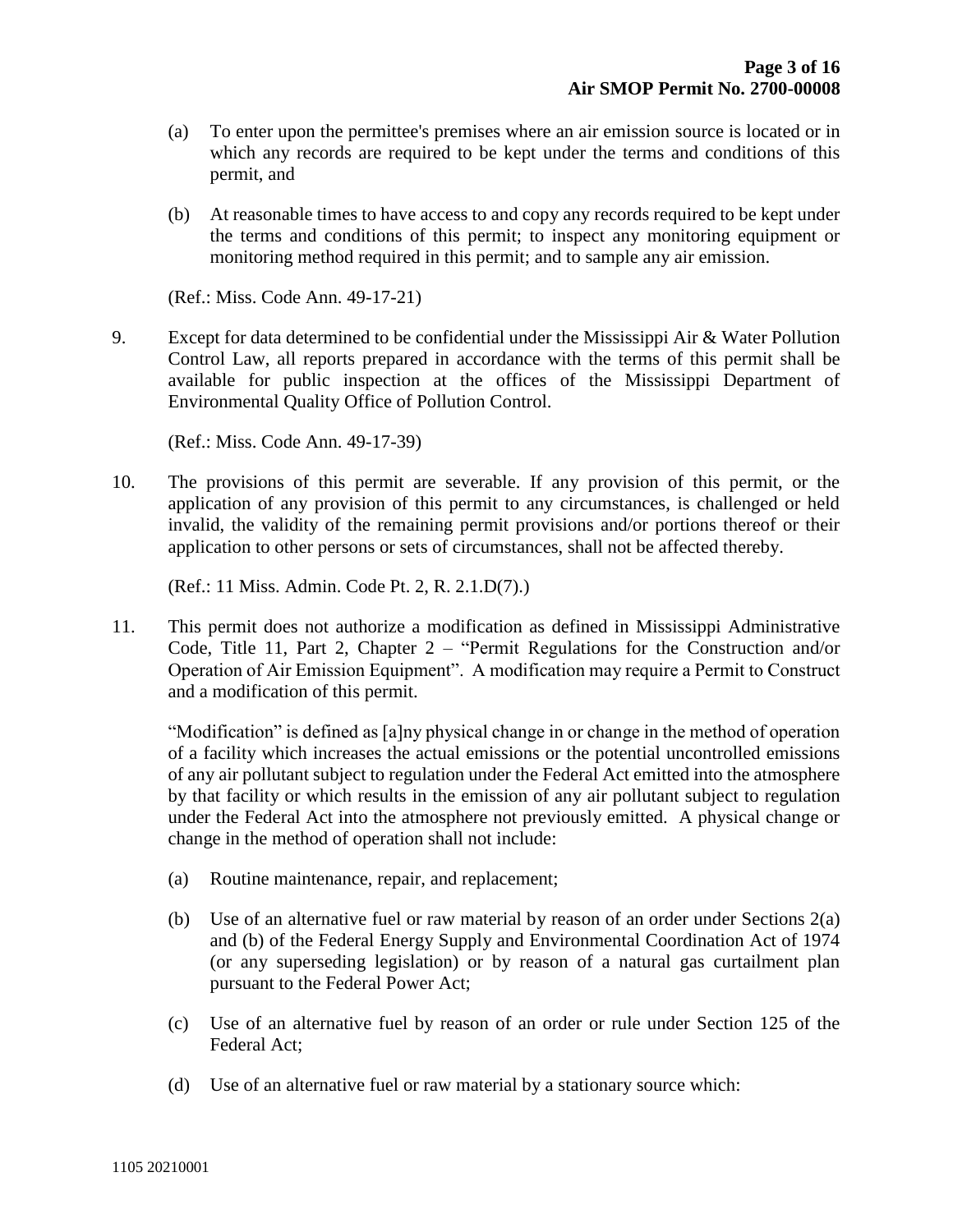- (1) The source was capable of accommodating before January 6, 1975, unless such change would be prohibited under any federally enforceable permit condition which was established after January 6, 1975, pursuant to 40 CFR 52.21 or under regulations approved pursuant to 40 CFR Part 51 – Subpart I, or 40 CFR 51.166; or
- (2) The source is approved to use under any permit issued under 40 CFR 52.21 or under regulations approved pursuant to 40 CFR Part 51 – Subpart I, or 40 CFR 51.166;
- (e) An increase in the hours of operation or in the production rate unless such change would be prohibited under any federally enforceable permit condition which was established after January 6, 1975, pursuant to 40 CFR 52.21 or under regulations approved pursuant to 40 CFR Part 51 – Subpart I or 40 CFR 51.166; or
- (f) Any change in ownership of the stationary source.

(Ref.: 11 Miss. Admin. Code Pt. 2, R. 2.1.C(15).)

#### **B. GENERAL OPERATIONAL CONDITIONS**

1. Should the Executive Director of the Mississippi Department of Environmental Quality declare an Air Pollution Emergency Episode, the permittee will be required to operate in accordance with the permittee's previously approved Emissions Reduction Schedule or, in the absence of an approved schedule, with the appropriate requirements specified in Mississippi Administrative Code, Title 11, Part 2, Chapter 3 – "Regulations for the Prevention of Air Pollution Emergency Episodes" – for the level of emergency declared.

(Ref.: 11 Miss. Admin. Code Pt. 2, R. 2.10.)

2. Any diversion from or bypass of collection and control facilities is prohibited, except as provided for in Mississippi Administrative Code, Title 11, Part 2, Chapter 1, Rule 1.10 – "Provisions for Upsets, Startups, and Shutdowns".

(Ref.: 11 Miss. Admin. Code Pt. 2, R. 1.10.)

3. Solids removed in the course of control of air emissions shall be disposed of in a manner such as to prevent the solids from becoming windborne and to prevent the materials from entering State waters without the proper environmental permits.

(Ref.: Miss. Code Ann. 49-17-29 1.a(i and ii.))

- 4. Except as otherwise specified herein, the permittee shall be subject to the following provisions with respect to upsets, start-ups, and shutdowns.
	- (a) Upsets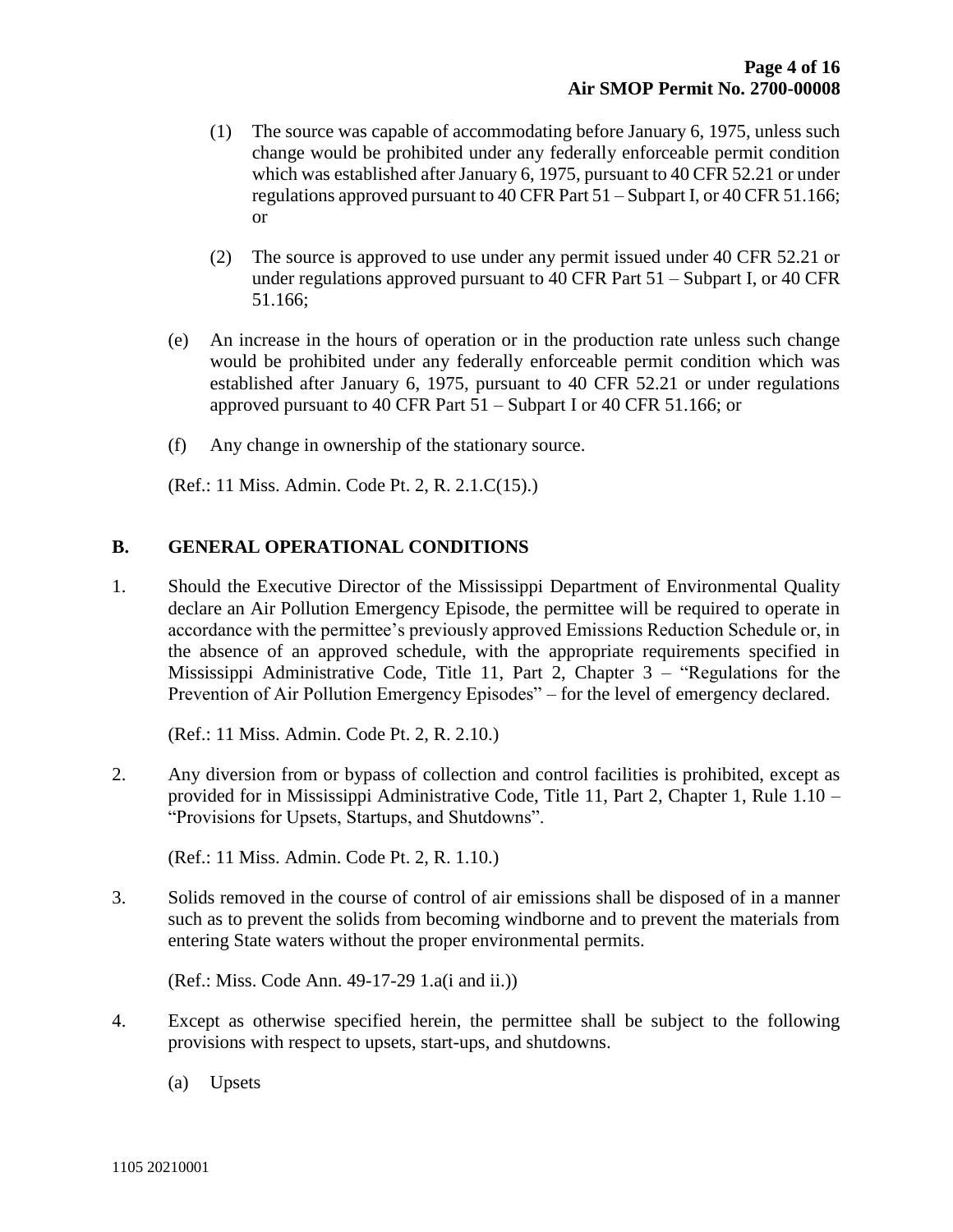- (1) For an upset defined in 11 Miss. Admin. Code Pt. 2, R. 1.2., the Commission may pursue an enforcement action for noncompliance with an emission standard or other requirement of an applicable rule, regulation, or permit. In determining whether to pursue enforcement action, and/or the appropriate enforcement action to take, the Commission may consider whether the source has demonstrated through properly signed contemporaneous operating logs or other relevant evidence the following:
	- (i) An upset occurred and that the source can identify the cause(s) of the upset;
	- (ii) The source was at the time being properly operated;
	- (iii) During the upset the source took all reasonable steps to minimize levels of emissions that exceeded the emission standard or other requirement of an applicable rule, regulation, or permit;
	- (iv) That within five (5) working days of the time the upset began, the source submitted a written report to the Department describing the upset, the steps taken to mitigate excess emissions or any other noncompliance, and the corrective actions taken and;
	- (v) That as soon as practicable but no later than twenty-four (24) hours of becoming aware of an upset that caused an immediate adverse impact to human health or the environment beyond the source boundary or caused a general nuisance to the public, the source provided notification to the Department.
- (2) In any enforcement proceeding by the Commission, the source seeking to establish the occurrence of an upset has the burden of proof.
- (3) This provision is in addition to any upset provision contained in any applicable requirement.
- (4) These upset provisions apply only to enforcement actions by the Commission and are not intended to prohibit the EPA or third party enforcement actions.
- (b) Start-ups and Shutdowns (as defined by 11 Miss. Admin. Code Pt. 2, R. 1.2.)
	- (1) Start-ups and shutdowns are part of normal source operation. Emission limitations apply during start-ups and shutdowns unless source specific emission limitations or work practice standards for start-ups and shutdowns are defined by an applicable rule, regulation, or permit.
	- (2) Where the source is unable to comply with existing emission limitations established under the State Implementation Plan (SIP) and defined in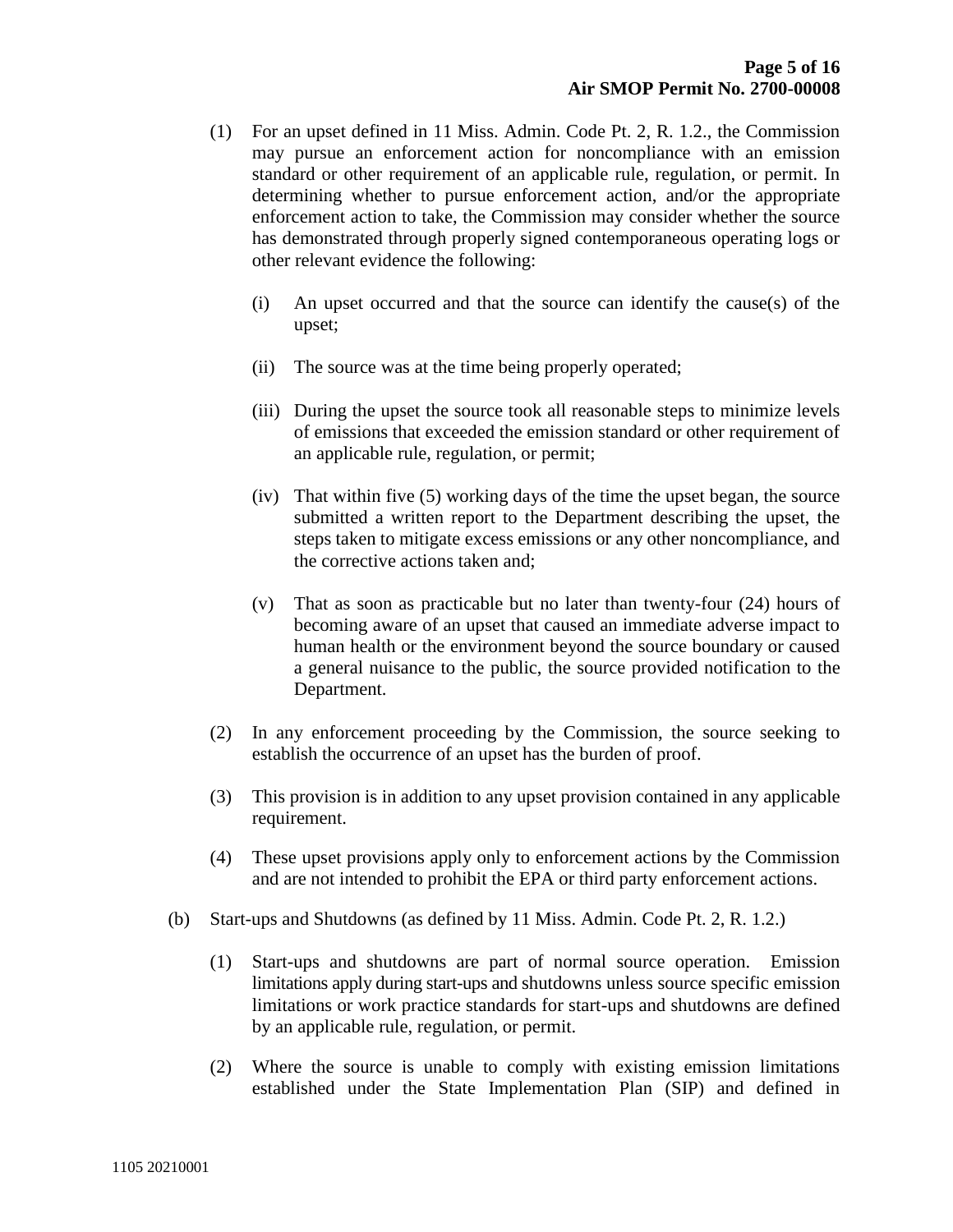Mississippi Administrative Code, Title 11, Part 2, Chapter 1, the Department will consider establishing source specific emission limitations or work practice standards for start-ups and shutdowns. Source specific emission limitations or work practice standards established for start-ups and shutdowns are subject to the requirements prescribed in 11 Miss. Admin. Code Pt. 2, R. 1.10.B(2)(a) through (e).

(3) Where an upset as defined in Rule 1.2 occurs during startup or shutdown, see the upset requirements above.

(Ref.: 11 Miss. Admin. Code Pt. 2, R. 1.10.)

- 5. *Compliance Testing*: Regarding compliance testing:
	- (a) The results of any emissions sampling and analysis shall be expressed both in units consistent with the standards set forth in any Applicable Rules and Regulations of this permit and in units of mass per time.
	- (b) Compliance testing will be performed at the expense of the permittee.
	- (c) Each emission sampling and analysis report shall include but not be limited to the following:
		- (1) Detailed description of testing procedures;
		- (2) Sample calculation(s);
		- (3) Results; and
		- (4) Comparison of results to all Applicable Rules and Regulations and to emission limitations in the permit.

(Ref.: 11 Miss. Admin. Code Pt. 2, R. 2.6.B(3), (4), and (6).)

#### **C. PERMIT RENEWAL / MODIFICATION / TRANSFER / TERMINATION**

1. For renewal of this permit, the applicant shall make application not less than one-hundred eighty (180) days prior to the expiration date of the permit substantiated with current emissions data, test results or reports or other data as deemed necessary by the Mississippi Environmental Quality Permit Board.

If the applicant submits a timely and complete application pursuant to this paragraph and the Permit Board, through no fault of the applicant, fails to act on the application on or before the expiration date of the existing permit, the applicant shall continue to operate the stationary source under the terms and conditions of the expired permit, which shall remain in effect until final action on the application is taken by the Permit Board. Permit expiration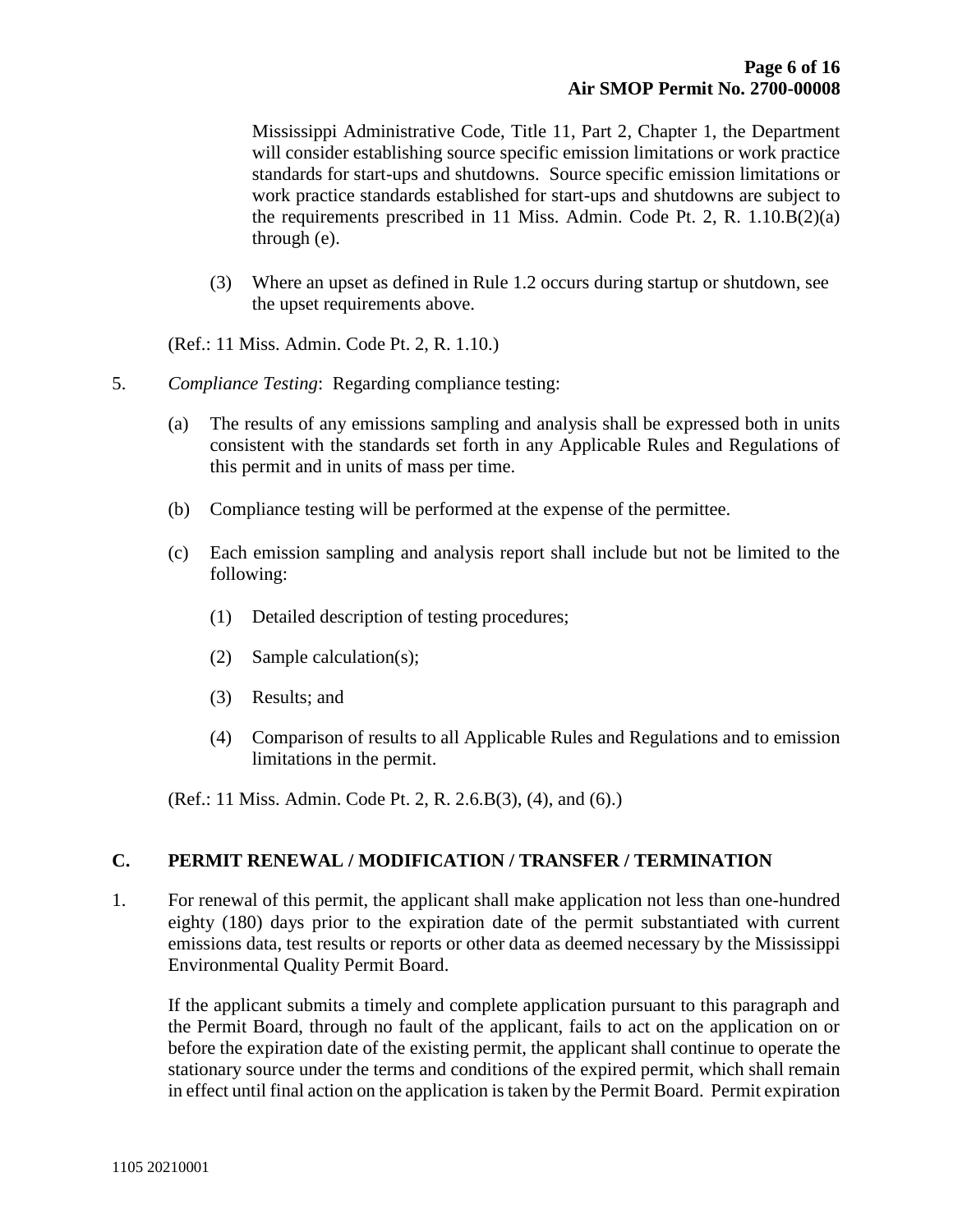terminates the source's ability to operate unless a timely and complete renewal application has been submitted.

(Ref.: 11 Miss. Admin. Code Pt. 2, R. 2.8.)

2. The permittee shall furnish to the MDEQ within a reasonable time any information the MDEQ may request in writing to determine whether cause exists for modifying, revoking and reissuing, or terminating the permit or to determine compliance with the permit. Upon request, the permittee shall also furnish to the MDEQ copies of records required to be kept by the permit or, for information claimed to be confidential, the permittee shall furnish such records to the MDEQ along with a claim of confidentiality. The permittee may furnish such records directly to the Administrator along with a claim of confidentiality.

(Ref.: 11 Miss. Admin. Code Pt. 2, R. 2.2.B(15)(d).)

3. The permit and/or any part thereof may be modified, revoked, reopened, and reissued, or terminated for cause. Sufficient cause for a permit to be reopened shall exist when an air emissions stationary source becomes subject to Title V. The filing of a request by the permittee for a permit modification, revocation and reissuance, or termination, or of a notification of planned changes or anticipated noncompliance does not stay any permit condition.

(Ref.: 11 Miss. Admin. Code Pt. 2, R. 2.2.B(15)(b).)

- 4. After notice and opportunity for a hearing, this permit may be modified, suspended, or revoked in whole or in part during its term for cause including, but not limited to:
	- (a) Persistent violation of any terms or conditions of this permit.
	- (b) Obtaining this permit by misrepresentation or failure to disclose fully all relevant facts; or
	- (c) A change in federal, state, or local laws or regulations that require either a temporary or permanent reduction or elimination of previously authorized air emission.

(Ref.: 11 Miss. Admin. Code Pt. 2, R. 2.2.C.)

5. This permit may only be transferred upon approval of the Mississippi Environmental Quality Permit Board.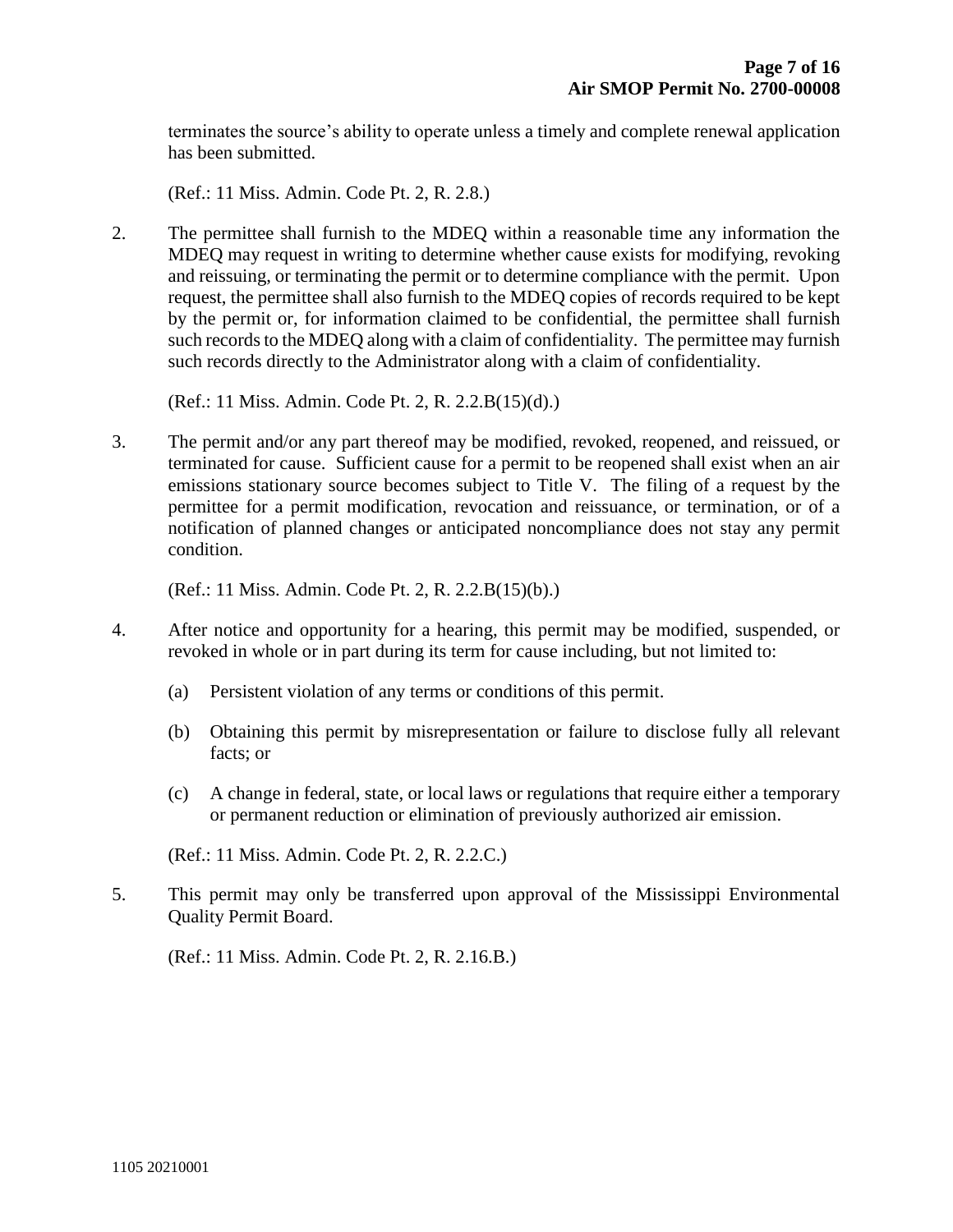#### **SECTION 2 EMISSION POINT DESCRIPTION**

The permittee is authorized to operate air emissions equipment, as described in the following table.

| <b>Emission</b><br>Point | <b>Description</b>                                                                                                                                                                                                                                                                                                                                                                                                                                                                                             |  |  |
|--------------------------|----------------------------------------------------------------------------------------------------------------------------------------------------------------------------------------------------------------------------------------------------------------------------------------------------------------------------------------------------------------------------------------------------------------------------------------------------------------------------------------------------------------|--|--|
| $AA-000$                 | Entire Facility (Master-Bilt Products, LLC)                                                                                                                                                                                                                                                                                                                                                                                                                                                                    |  |  |
| $AA-001$                 | Surface Coating Operations consisting of the following:<br>Emissions Point AA-001c (Emission Point Number (EPN) 3 - Paint Booth South for Spray<br>Painting and equipped with a dry filter used for emissions control)<br>Emission Point AA-001d (EPN 4 - Paint Booth North for Spray Painting and equipped with a<br>$\bullet$<br>dry filter used for emissions control)<br>Emission Point AA-001e (EPN 8 - Paint Booth used for Powder Coating and equipped with a<br>dry filter used for emissions control) |  |  |
| $AA-002$                 | Natural Gas – Fired Comfort Heating that includes (but not limited to) forty-one (41) space and<br>infrared (IR) heaters with a total rated capacity of 6.5 MMBTU / hour                                                                                                                                                                                                                                                                                                                                       |  |  |
| $AA-003$                 | EPN 7 - Abrasive Blasting Operations consisting of a Recirculation Enclosure with a dust collector<br>used for emissions control and collection of the silica sand for reuse and recycling                                                                                                                                                                                                                                                                                                                     |  |  |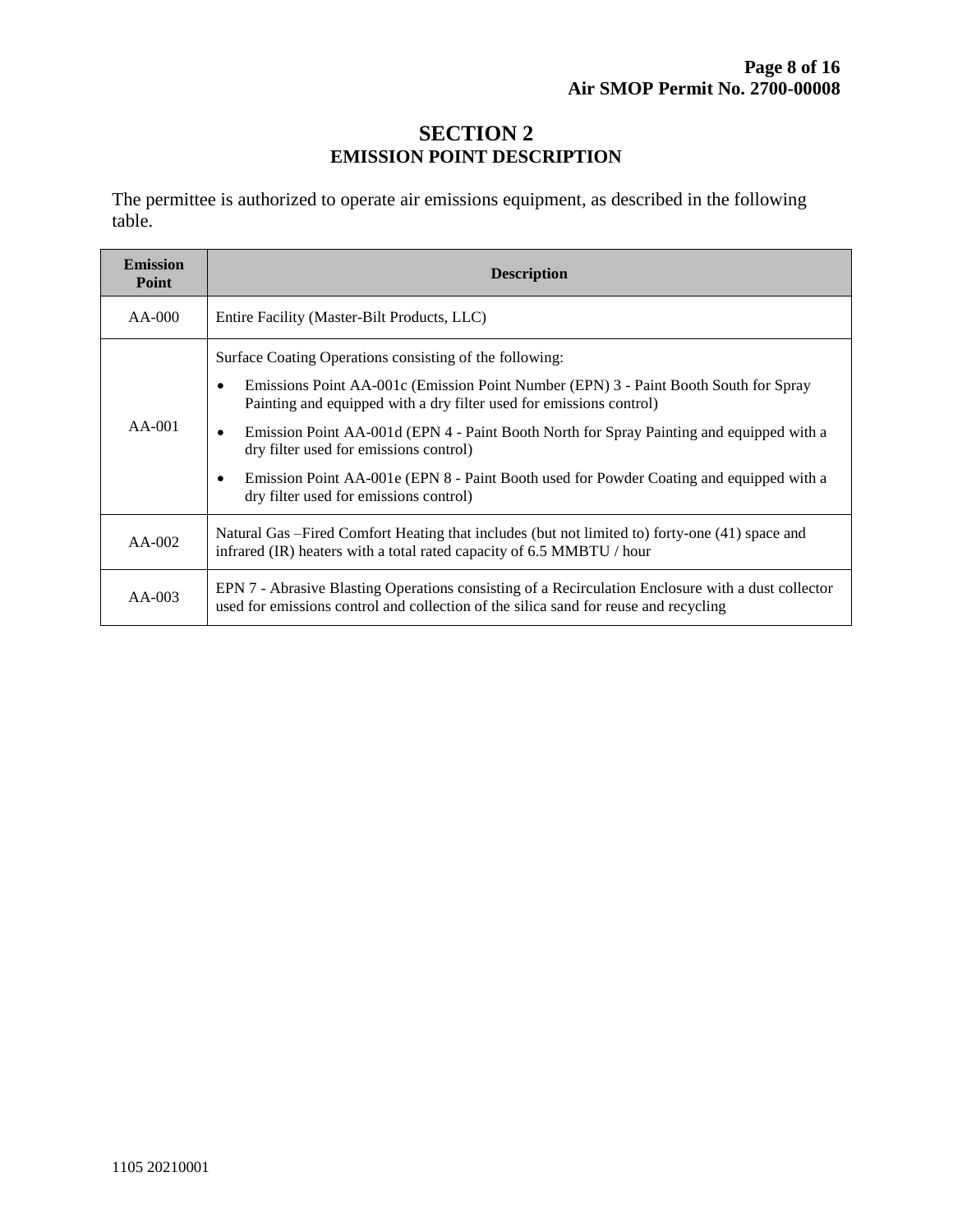| <b>Emission</b><br>Point | <b>Applicable Requirement</b>                                                                                                        | Condition<br><b>Number</b> | Pollutant/<br><b>Parameter</b>    | <b>Limitation / Standard</b>                                     |
|--------------------------|--------------------------------------------------------------------------------------------------------------------------------------|----------------------------|-----------------------------------|------------------------------------------------------------------|
| $AA-000$                 | 11 Miss. Admin. Code Pt. 2, R.<br>1.3.A.                                                                                             | 3.1                        | Opacity                           | Facility-wide opacity limitations                                |
|                          | 11 Miss. Admin. Code Pt. 2, R.<br>1.3.B.                                                                                             | 3.2                        | Opacity                           | Facility-wide opacity limitations                                |
| $AA-002$                 | 11 Miss. Admin. Code Pt. 2,<br>$R.1.3.D(1)(a)$ .                                                                                     | 3.3                        | $PM/PM_{10}$<br>(filterable only) | 0.6 lbs. / MMBTU per hour heat input                             |
|                          | 11 Miss. Admin. Code Pt. 2,<br>$R.1.3.F(1)$ .                                                                                        | 3.4                        | PM                                | $E = 4.1$ ( $p^{0.67}$ )                                         |
|                          | 11 Miss. Admin. Code Pt. 2,<br>$R.1.4.A(1)$ .                                                                                        | 3.5                        | SO <sub>2</sub>                   | 4.8 lbs. / MMBTU                                                 |
|                          | 11 Miss. Admin. Code Pt. 2,<br>R.1.3.C.                                                                                              | 3.6                        | Fugitives                         | Nuisance                                                         |
| $AA-000$                 | 11 Miss. Admin. Code Pt. 2,<br>R.2.2.B(10).<br>Federally Enforceable Synthetic<br>Minor Operating Permit Issued<br>October 15, 2009. | 3.7                        | <b>VOC</b>                        | 99.0 tpy                                                         |
|                          | 11 Miss. Admin. Code Pt. 2,<br>R.2.2.B(10).<br>Federally Enforceable Synthetic<br>Minor Operating Permit Issued<br>June 23, 2004     | 3.8                        | <b>HAP</b>                        | 9.9 tpy for any individual HAP<br>24.9 tpy for all combined HAPs |

#### **SECTION 3 EMISSION LIMITATIONS AND STANDARDS**

3.1 For Emission Point AA-000, except as otherwise specified or limited herein, the permittee shall not cause, permit, or allow the emission of smoke from a point source into the open air from any manufacturing, industrial, commercial or waste disposal process which exceeds forty (40) percent opacity. Startup operations may produce emissions which exceed 40% opacity for up to fifteen (15) minutes per startup in any one hour and not to exceed three (3) startups per stack in any twenty-four (24) hour period.

(Ref.: 11 Miss. Admin. Code Pt. 2, R. 1.3.A(1) and (2).)

3.2 For Emission Point AA-000, except as otherwise specified or limited herein, the permittee shall not cause, allow, or permit the discharge into the ambient air from any point source or emissions, any air contaminant of such opacity as to obscure an observer's view to a degree in excess of 40% opacity, equivalent to that provided in Condition 3.1. This shall not apply to vision obscuration caused by uncombined water droplets.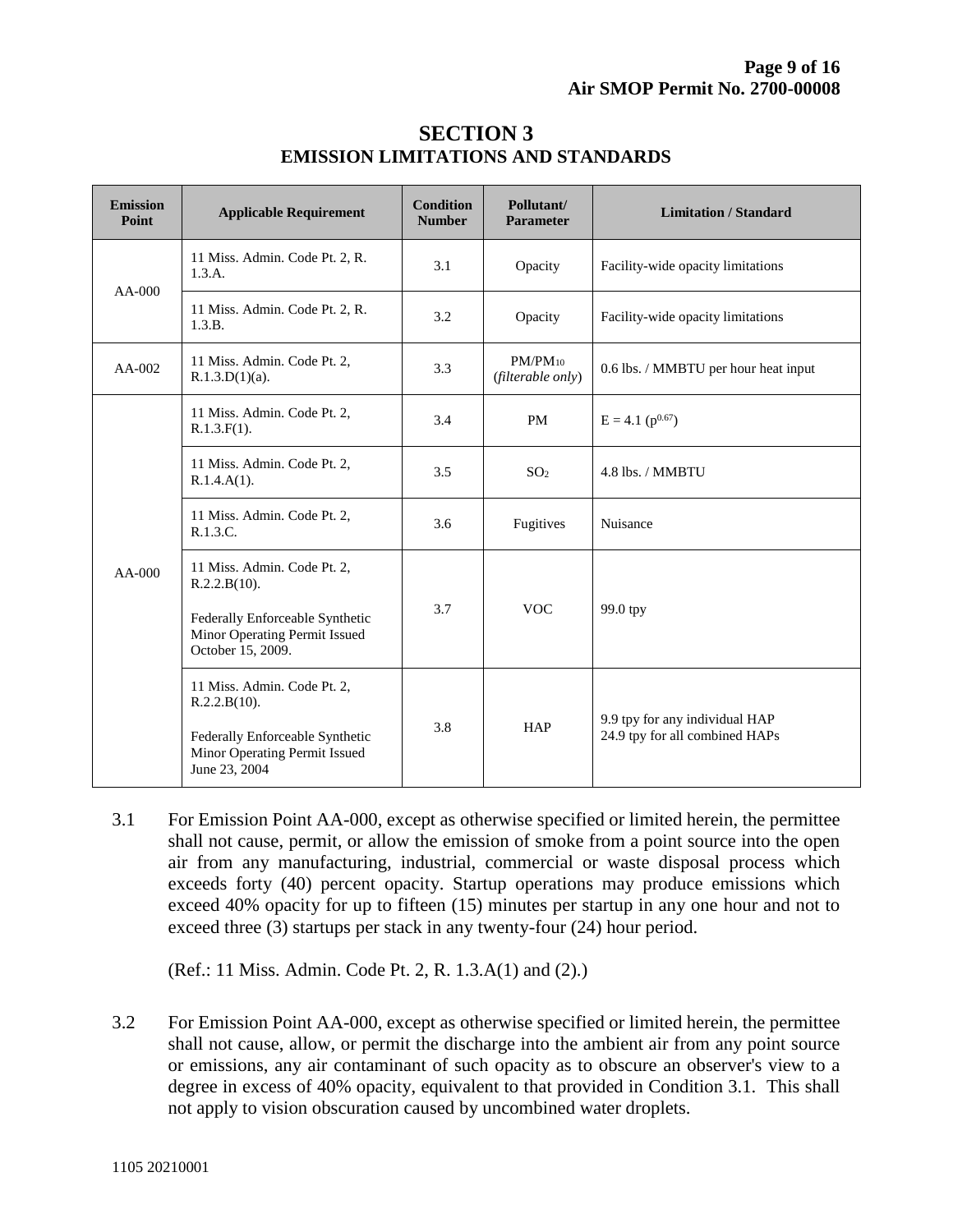(Ref.: 11 Miss. Admin. Code Pt. 2, R. 1.3.B.)

3.3 For Emission Points AA-002, the permittee shall limit the particulate emissions from fossil fuel burning installations of less than 10 MMBTU/hr heat input to no more than 0.6 pounds per MMBTU per hour heat input.

(Ref.: 11 Miss. Admin. Code Pt. 2, R. 1.3.D(1)(a).)

3.4 For Emission Point AA-000, except as otherwise specified, no person shall cause, permit, or allow the emission of particulate matter in total quantities in any one hour from manufacturing processes, which includes any associated stacks, vents, outlets, or combination thereof, to exceed the amount determined by the relationship:

 $E = 4.1$  ( $p^{0.67}$ )

where "E" is the emission rate in pounds per hour and "p" is the process weight input in tons per hour. Conveyor discharge of coarse solid matter may be allowed if no nuisance is created beyond the property boundary where the discharge occurs.

(Ref.: 11 Miss. Admin. Code Pt. 2, R. 1.3.F(1).)

3.5 For Emission Point AA-000, the maximum discharge of sulfur oxides from any fuel burning installation in which the fuel is burned primarily to produce heat or power by indirect heat transfer shall not exceed 4.8 pounds (measured as sulfur dioxide) per million BTU heat input.

- 3.6 For Emission Point AA-000, no person shall cause, permit or allow the emission of particles or any contaminants in sufficient amounts or of such duration from any process as to be injurious to humans, animals, plants, or property, or to be a public nuisance, or create a condition of air pollution.
	- (a) No person shall cause or permit the handling or transporting or storage of any material in a manner which allows or may allow unnecessary amounts of particulate matter to become airborne.
	- (b) When dust, fumes, gases, mist, odorous matter, vapors, or any combination thereof escape from a building or equipment in such a manner and amount as to cause a nuisance to property other than that from which it originated or to violate any other provision of this regulation, the Commission may order such corrected in a way that all air and gases or air and gasborne material leaving the building or equipment are controlled or removed prior to discharge to the open air.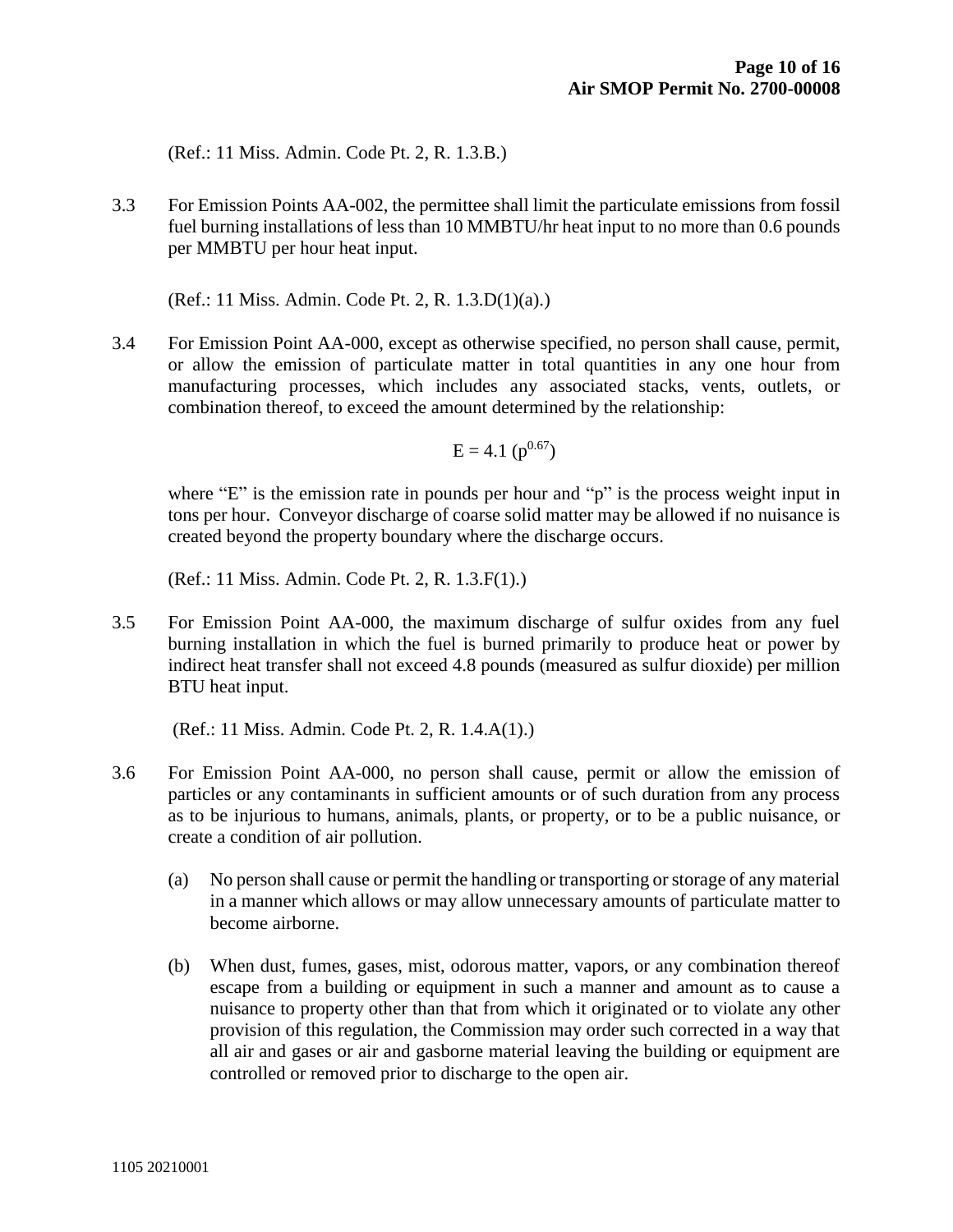(Ref.: 11 Miss. Admin. Code Pt. 2, R. 1.3.C.)

3.7 For Emission Point AA-000, the permittee shall limit volatile organic compound (VOC) emissions to no more than 99.0 tons per year (tpy) for each consecutive 12-month period on a rolling basis.

(Ref.: 11 Miss. Admin. Code Pt. 2, R. 2.2.B(10).; Federally Enforceable Synthetic Minor Operating Permit Issued October 15, 2009)

3.8 For Emission Point AA-000, the permittee shall limit the emissions of any individual hazardous air pollutant (HAP) to no more than 9.9 tpy for each consecutive 12-month period on a rolling basis. The permittee shall limit the emissions of all combined HAPs to no more than 24.9 tpy for each consecutive 12-month period on a rolling basis.

(Ref.: 11 Miss. Admin. Code Pt. 2, R. 2.2.B(10).; Federally Enforceable Synthetic Minor Operating Permit Issued June 23, 2004)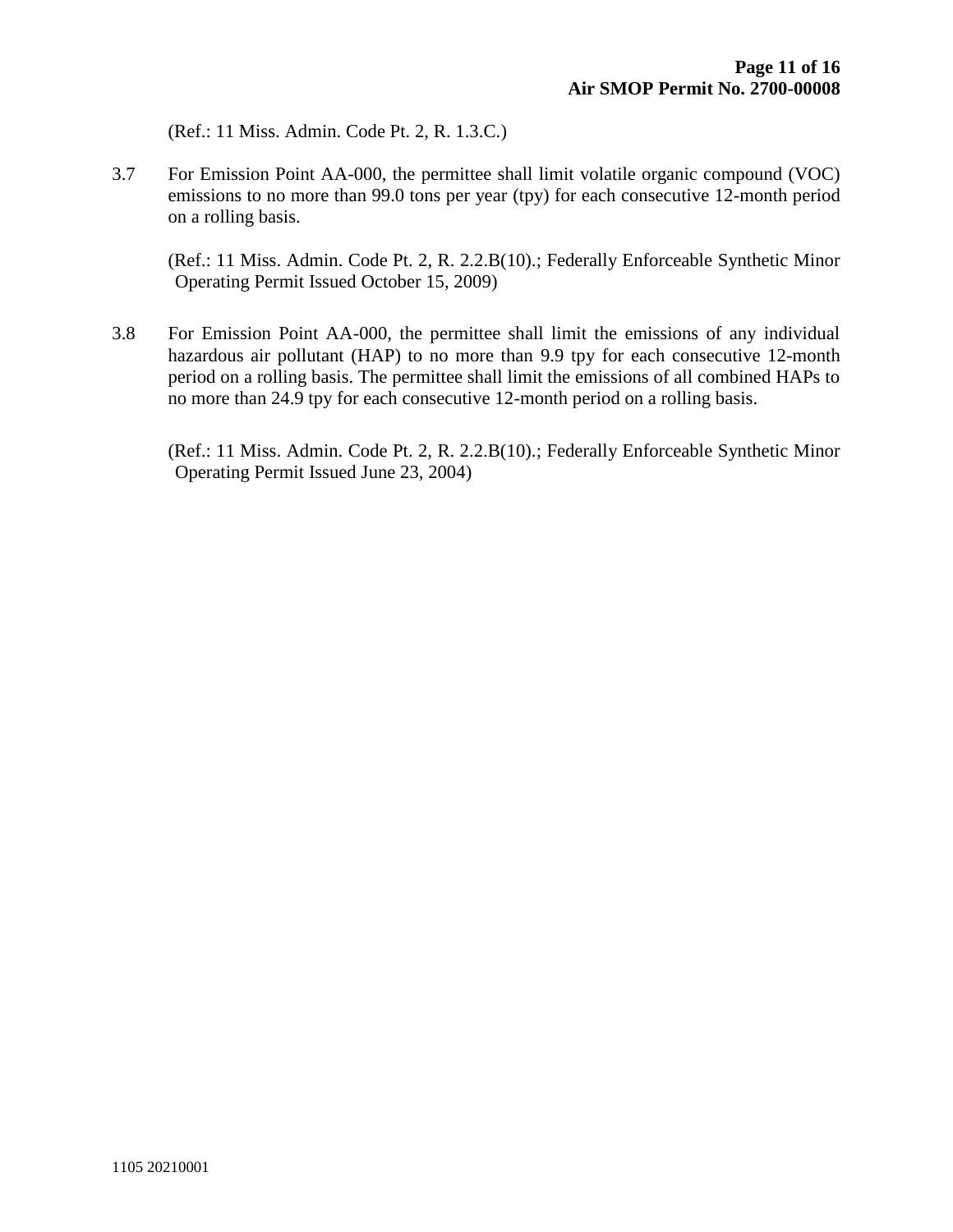#### **SECTION 4 WORK PRACTICE STANDARDS**

| <b>Emission</b><br><b>Point</b> | <b>Applicable Requirement</b>                   | <b>Condition</b><br><b>Number</b> | Pollutant /<br><b>Parameter</b> | <b>Work Practice</b>                                |
|---------------------------------|-------------------------------------------------|-----------------------------------|---------------------------------|-----------------------------------------------------|
| $AA-000$                        | 11 Miss. Admin. Code Pt. 2, R.<br>$2.2.B(10)$ . | 4.1                               | Facility-Wide<br>Emissions      | Operate all equipment as efficiently as<br>possible |

4.1 For Emission Point AA-000, the permittee shall operate all equipment which generates, or has the potential to generate, air emissions as efficiently as possible in order to provide the maximum reduction of air pollution.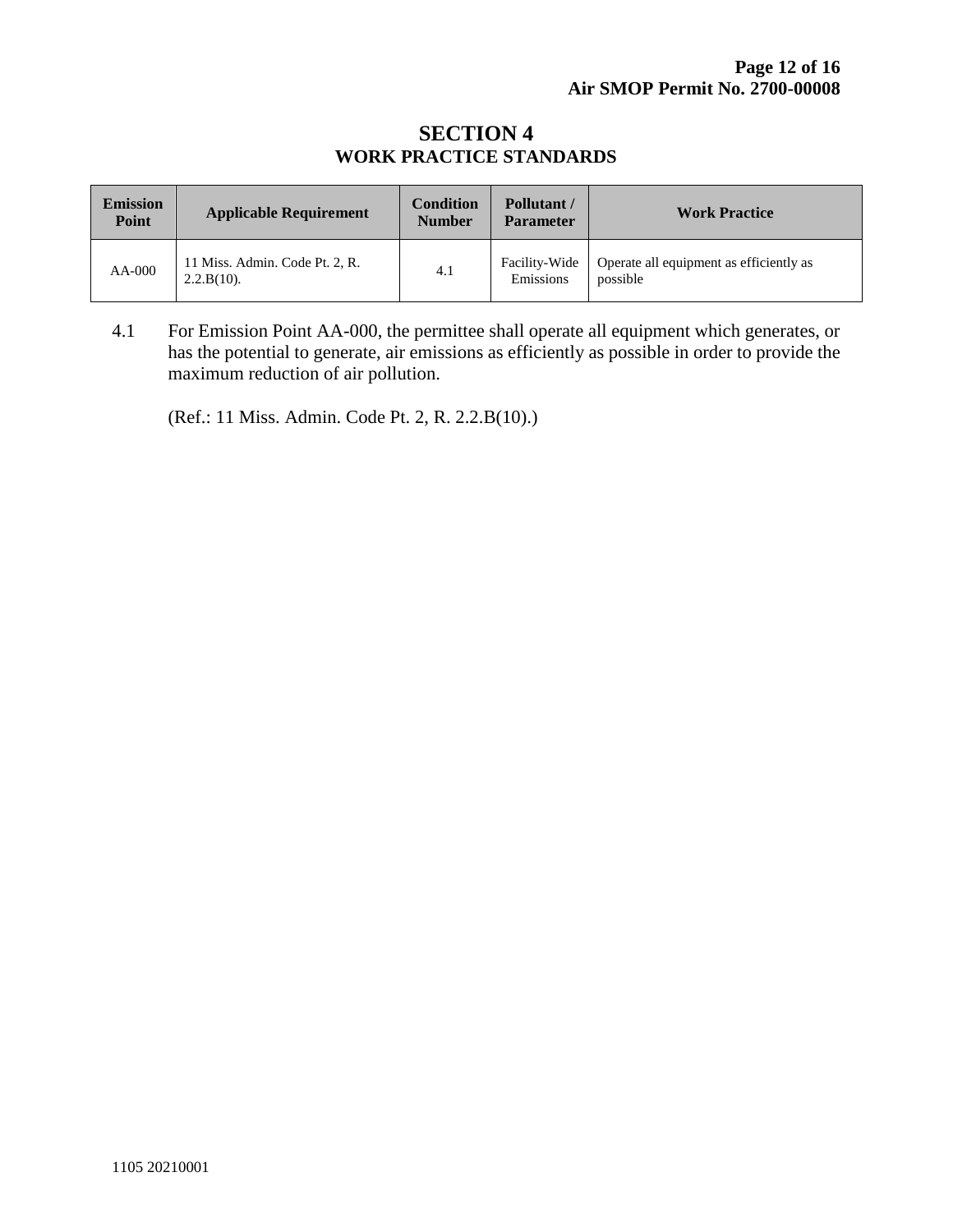| <b>Emission</b><br>Point | <b>Applicable Requirement</b>                | <b>Condition</b><br><b>Number</b> | Pollutant/<br><b>Parameter</b> | <b>Monitoring / Record keeping</b><br><b>Requirement</b>           |
|--------------------------|----------------------------------------------|-----------------------------------|--------------------------------|--------------------------------------------------------------------|
| AA-000                   | 11 Miss. Admin. Code Pt. 2, R.<br>2.9.       | 5.1                               | Recordkeeping                  | Maintain records for a minimum of 5<br>years.                      |
|                          | 11 Miss. Admin. Code Pt. 2, R.<br>2.2.B(11). | 5.2                               | Monitoring                     | VOC or HAP containing material<br>usage monitoring requirements.   |
|                          |                                              | 5.3                               | Recordkeeping                  | VOC or HAP containing material<br>usage recordkeeping requirements |

#### **SECTION 5 MONITORING AND RECORDKEEPING REQUIREMENTS**

5.1 For Emission Point AA-000, the permittee shall retain all required records, monitoring data, supporting information and reports for a period of at least five (5) years from the date of the monitoring sample, measurement, report, or application. Support information includes all calibration and maintenance records, all original strip-chart recordings or other data for continuous monitoring instrumentation, and copies of all reports required by this permit. Copies of such records shall be submitted to the MDEQ as required by "Applicable Rules and Regulations" of this permit upon request.

(Ref.: 11 Miss. Admin. Code Pt. 2, R. 2.9.)

- 5.2 For Emission Point AA-000, the permittee shall determine the following for each coating, adhesive, solvent or other VOC or HAP containing material used on a monthly and a 12 month rolling basis:
	- (a) Quantity used (in gallons);
	- (b) The percentage of VOC by weight;
	- (c) The percentage of HAP by weight; and
	- (d) The density (in pounds / gallon)

The permittee may utilize data supplied by the manufacturer, or analysis of VOC and HAP content by EPA Test Method 311, 40 CFR Part 63, Appendix A, respectively.

- 5.3 For Emission Point AA-000, the permittee shall maintain sufficient records to document:
	- (a) Identification of each coating, adhesive, solvent or other VOC or HAP containing material used, and the total gallons of each coating and each solvent used on a monthly and a 12-month rolling basis;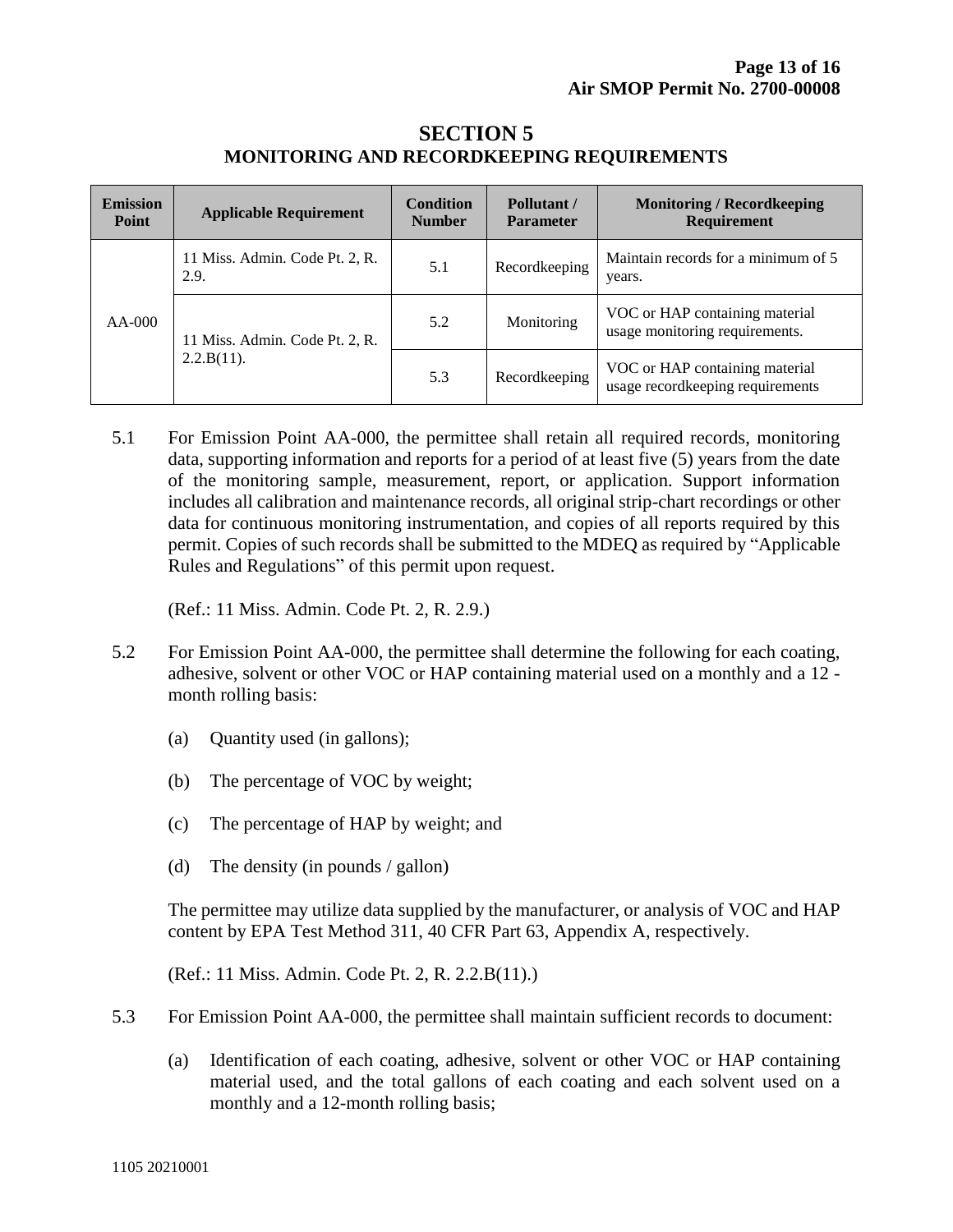- (b) The VOC and HAP content(s) of each coating, adhesive, solvent or other VOC or HAP containing material used. A description of the method used to determine the VOC and HAP content shall accompany this data; and
- (c) The density of each coating, adhesive, solvent, or other VOC or HAP containing material.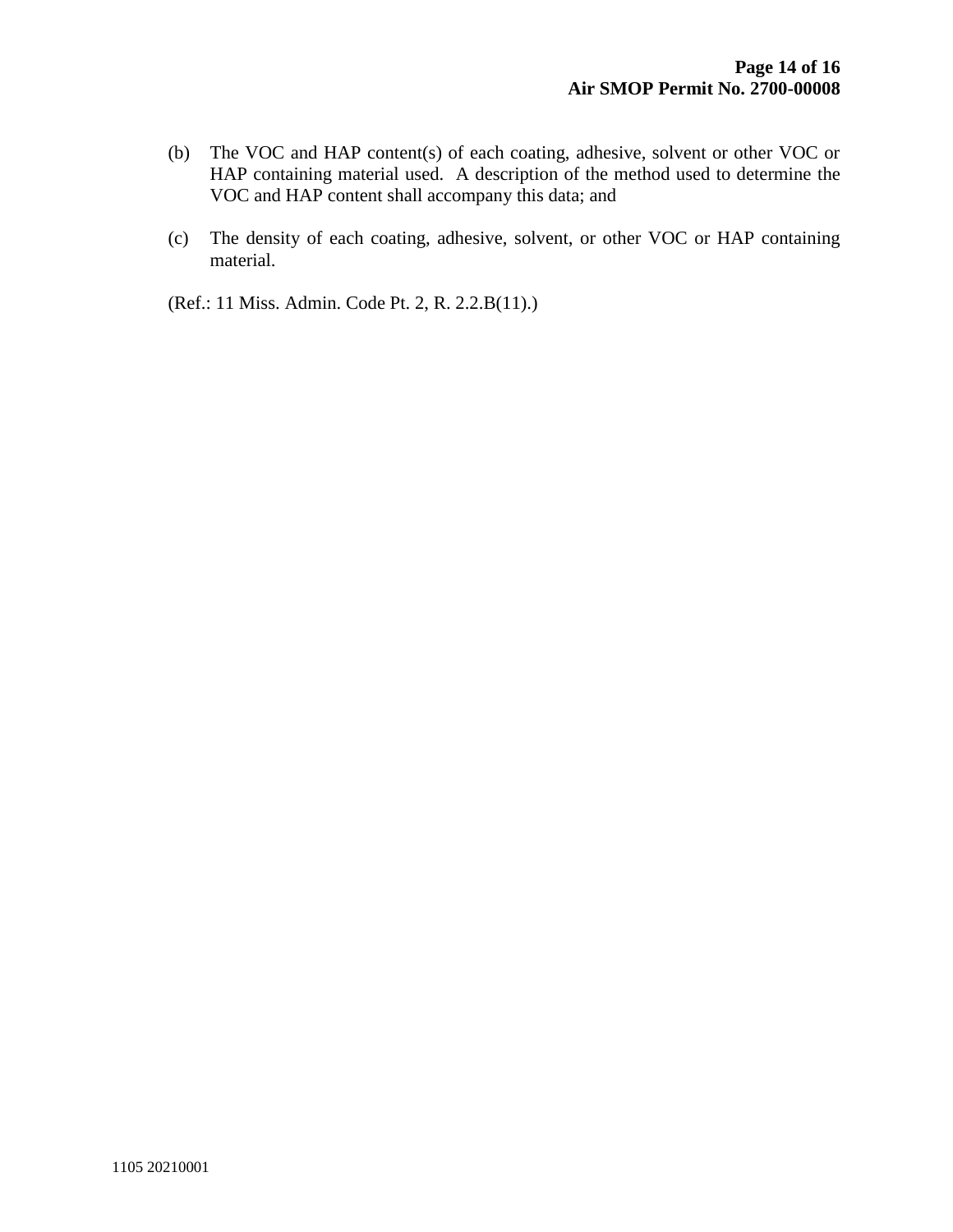| <b>Emission</b><br><b>Point</b> | <b>Applicable Requirement</b>                   | Condition<br><b>Number</b> | <b>Reporting Requirement</b>                                                     |
|---------------------------------|-------------------------------------------------|----------------------------|----------------------------------------------------------------------------------|
| $AA-000$                        | 11 Miss. Admin. Code Pt. 2, R.<br>$2.2.B(11)$ . | 6.1                        | Report permit deviations within five (5) working days.                           |
|                                 | 11 Miss. Admin. Code Pt. 2, R.<br>$2.2.B(11)$ . | 6.2                        | Submit certified annual monitoring report.                                       |
|                                 | 11 Miss. Admin. Code Pt. 2, R.<br>$2.2.B(11)$ . | 6.3                        | All documents submitted to MDEO shall be certified by<br>a Responsible Official. |
|                                 | 11 Miss. Admin. Code Pt. 2, R.<br>$2.2.B(11)$ . | 6.4                        | Certified annual monitoring report content requirements                          |

#### **SECTION 6 REPORTING REQUIREMENTS**

6.1 Except as otherwise specified herein, the permittee shall report all deviations from permit requirements, including those attributable to upsets, the probable cause of such deviations, and any corrective actions or preventive measures taken. Said report shall be made within five (5) working days of the time the deviation began.

(Ref.: 11 Miss. Admin. Code Pt. 2, R. 2.2.B(11).)

6.2 Except as otherwise specified herein, the permittee shall submit a certified annual synthetic minor monitoring report postmarked no later than 31st of January for the preceding calendar year. This report shall address any required monitoring specified in the permit. All instances of deviations from permit requirements must be clearly identified in the report. Where no monitoring data is required to be reported and/or there are no deviations to report, the report shall contain the appropriate negative declaration.

(Ref.: 11 Miss. Admin. Code Pt. 2, R. 2.2.B(11).)

6.3 Any document required by this permit to be submitted to the MDEQ shall contain a certification signed by a responsible official stating that, based on information and belief formed after reasonable inquiry, the statements and information in the document are true, accurate and complete.

- 6.4 The certified annual monitoring report required in Section 6.2 shall provide the following:
	- (a) Identification of each coating, adhesive, solvent, or other VOC or HAP containing material used;